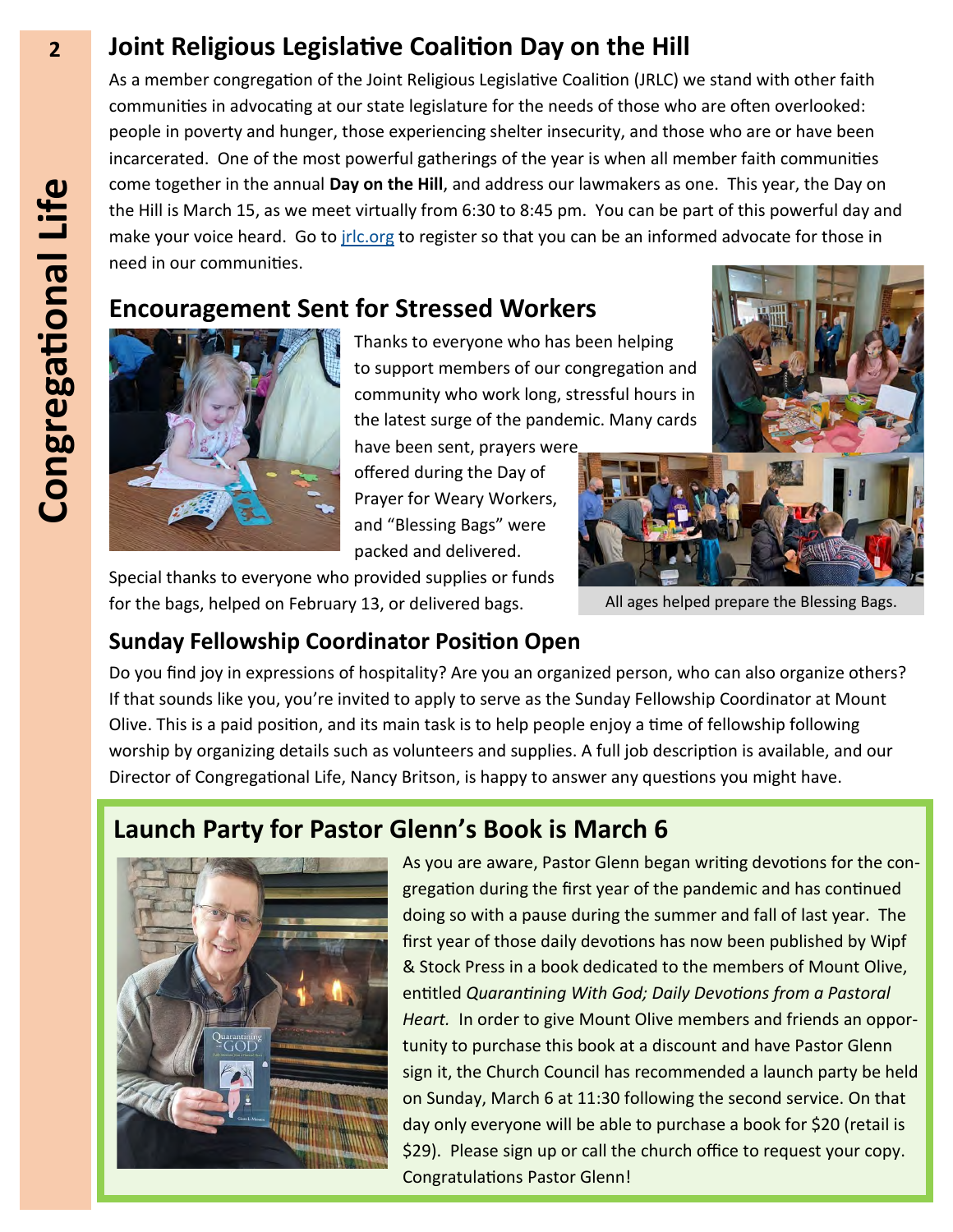### **The Season of Lent Begins March 2 3**

Ash Wednesday, March 2, is the day that begins our annual journey to the Cross of Good Friday and the Empty Tomb of Easter Sunday. We will observe Ash Wednesday with in-person, live-streamed worship at 6:30 pm and Ashes-To-Go from noon to 1:00 pm. For those who choose the drive-by option, you will receive a cross of ashes on your forehead and a prayer from one of the pastors.

Our midweek Lenten Theme this year is "Turning Toward God's Abundance." We will look at God's abundance through reflection on five of God's attributes: Faithfulness, Mercy, Compassion, Forgiveness, and Love. We will be using the Service of Word and Prayer from *All Creation Sings*. Each service will begin at 6:30 pm in the sanctuary.

## **Pastor Glenn's Devotions to Continue**

In year's past we have offered a published devotion series during the season of Lent. Since Pastor Glenn began writing weekly devotions again during the Advent season, we have received numerous reports from people who appreciate this weekly series. In view of that, this year Pastor Glenn will continue to write devotions during the Lenten season. As usual, they may be accessed electronically on the Mount Olive homepage, in print each week at church, or by mail, upon request.

#### **Call for Worship & Party Planners to Lead Easter Vigil**

Easter Vigil takes place in the time between sunset on Holy Saturday and sunrise on Easter morning. Imagine a fire pit at the church entrance from which the Paschal candle is lit, and that light being carried back into the church as a representation of the light of Christ, shining in the darkness of the tomb. Christ is risen. Alleluia!

The service of Easter Vigil is a wonderful place for creativity, drama, and experimentation as we joyfully celebrate the news that death does not have the final say - not for Christ, and not for us.

Pastor Lisa & Richard want YOU to help plan and lead Mount Olive's Easter Vigil service in a fun and imaginative way. All ages welcome. No experience in worship planning or leadership is necessary. Great conversation and laughter guaranteed. Here's what the commitment looks like:

**Workshop:** Sunday, March 13, noon – 2:00 pm (pizza provided)

**Rehearsal:** Sunday, April 3, 11:30 am – 1:00 pm

**Easter Vigil:** arrive early and attend/help lead the vigil on the evening of Saturday, April 16.

All of the above will take place at Mount Olive. Don't miss out on this unique opportunity to plan a service that is also a celebration with two people who love both of these things.

Sign up/questions: [lisa@molive.org](mailto:lisa@molive.org)

#### **Updated Worship Schedule**

**Sunday, 8:00 am & 10:30 am**—**Traditional Worship**— full services with Holy Communion in the sanctuary. **Wednesday, 6:30 pm**—Ash Wednesday and Mid-week Lenten services will move to the Sanctuary and will not be recorded.

**Online Worship**—The 8:00 am worship service is live-streamed from the Sanctuary each Sunday, and is also available on the Mount Olive [YouTube channel](https://www.youtube.com/user/MountOliveELCA) following the service. The link is shared on [www.molive.org](http://www.molive.org) along with past [worship](http://molive.org/index.php/sermons) services.

**Volunteers**—Many volunteers are needed for Sunday and mid-week services. Sign up at this [link.](https://www.signupgenius.com/go/20f0449a5a92aa1fb6-mount1)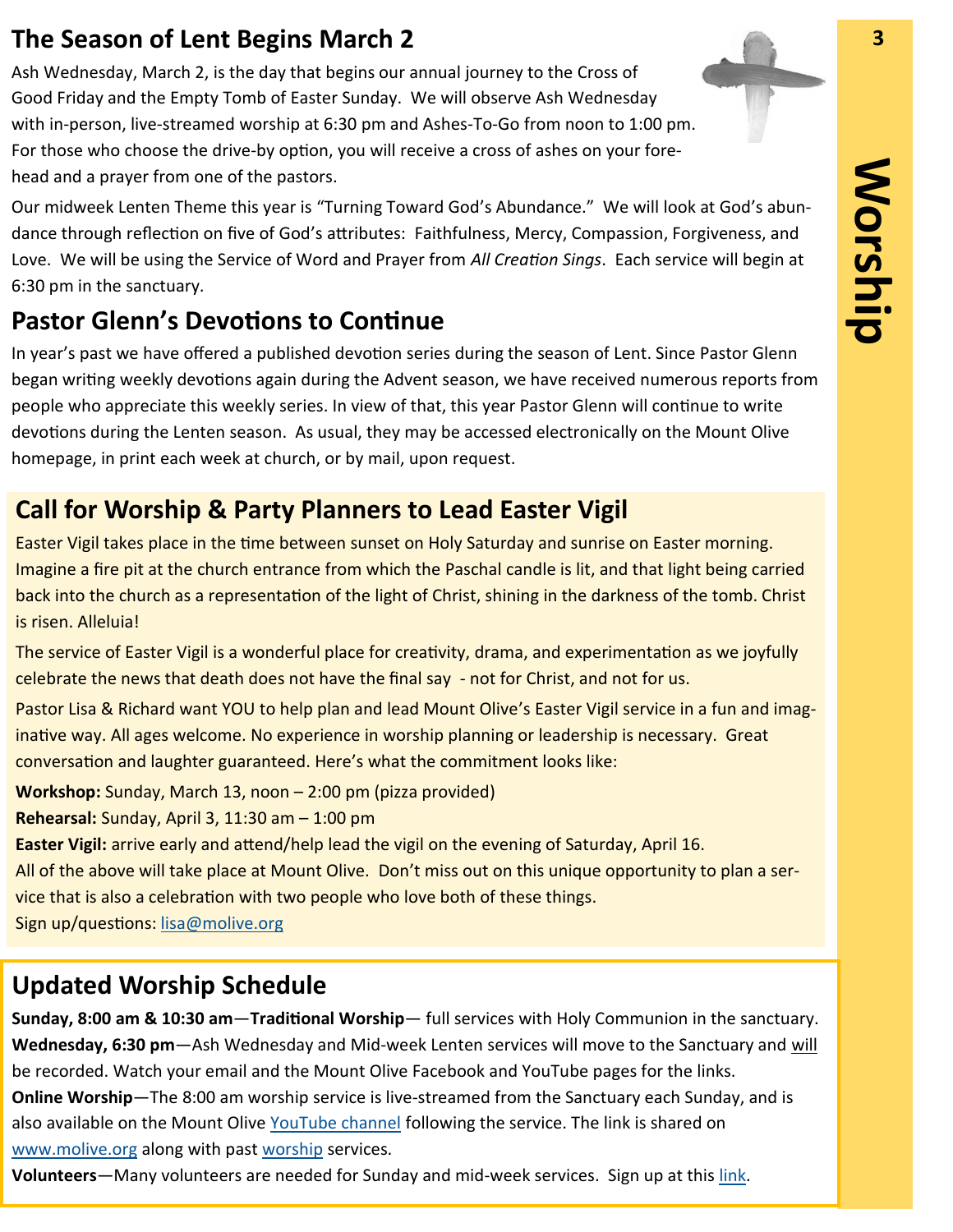#### **4 Lenten Giving for Channel One**

As part of our Lenten giving this year, we will be donating to Channel One. As a Food Bank, Channel One has tremendous buying power. So, in lieu of holding an in-person food drive, Mount Olive is having a Virtual Food Drive.



Beginning March 2 and running through Easter, you can visit this link: [https://www.helpingfeedpeople.org/](https://www.helpingfeedpeople.org/donate/virtual-food-drive/support/) donate/virtual-food-[drive/support/.](https://www.helpingfeedpeople.org/donate/virtual-food-drive/support/) Once you have determined which food items or what dollar amount you would like to donate to the virtual food drive, complete the digital donation form at the bottom of the page. In this form, you will be able to select Mount Olive from the dropdown menu. Upon submission of the form, your donation will go towards the virtual food drive and Channel One will take care of the rest! We have set a goal of \$750.00. Please email Carrie Fletcher at [carrie@molive.org](mailto:carrie@molive.org) if you have any questions about the Virtual Food Drive or are interested in volunteering.

#### **Dorothy Day House**



Mount Olive's commitment to the Dorothy Day Hospitality House is to provide a meal to the guests staying there on the first Friday evening of each month. We need volunteers for the month of April and beyond. When you sign up to serve at Dorothy Day House, you only need to order a meal or deliver a home cooked meal to the house before 6 pm the Friday you signed up to serve. The house volunteers will serve and clean up after the meal. The guests and the volunteers are required to wear masks and practice social distancing as recommended by the CDC but are not mandated to be vaccinated. When you wish to

volunteer to serve Dorothy Day Hospitality House you may either sign up on the sheet in the Gathering Area at church or contact me. Thank you for your service! Jene Bodensteiner, Volunteer Coordinator for Dorothy Day House at Mount Olive. E-mail: [jbode6@me.com.](mailto:jbode6@me.com) Phone:(507)287-0257 or (507)398-2009.

# **ELCA World Hunger Collection**

By providing immediate relief to those who are hungry, ELCA World Hunger meets basic needs and recognizes the universal human right to food. They work to connect people with the resources they need to produce food and gain access to clean water, education, health care and sources of income so that long-term, sustainable change can be accomplished. In years' past, we have used our Soup Supper collections to give to this ministry, however, we will not be doing those this year. We still want to support this important ministry, so during our Lenten



journey, we will be collecting donations. You can pick up an ELCA World Hunger envelope from the ushers at church and drop it in the offering plate or use the **[Donate Now](https://secure.myvanco.com/YKR4/home) button on the church website**. Please designate your donation to ELCA World Hunger. We have set a goal to raise \$750.00.



#### **Family Promise**

Just a reminder that Family Promise is still up and running and in need of meals for  $\mathsf{H}\mathsf{S}\mathsf{A}$  the homeless families that are their guests. There are many options--cook a meal and deliver, prepare a recipe card and ingredients so that family can cook it them-

selves, order take out for delivery or drop it off at the house, or donate cash or a gift card for meals. Sign up for a meal using this link: [www.signupgenius.com/go/30e0c4fa4aa22a3f94](https://www.signupgenius.com/go/30e0c4fa4aa22a3f94-prepare.)-prepare.

If you have any questions about Family Promise, please contact Erin Sinnwell at: [etracy515@hotmail.com.](mailto:etracy515@hotmail.com)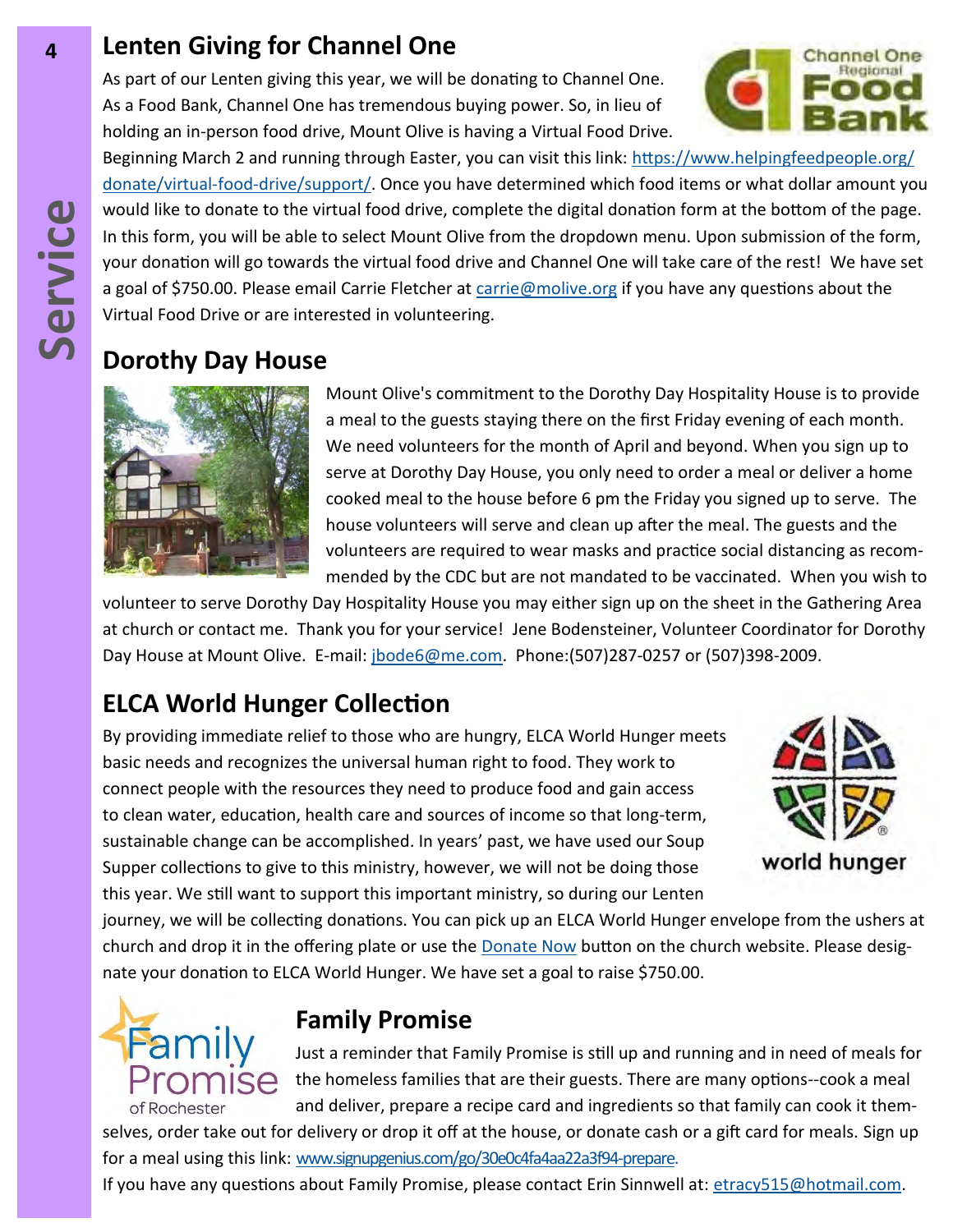#### **February Service Sunday 5**

In February, Mount Olive assembled 52 Baby Care Kits for those in need around the world. Special thanks to Keith and Cathy Hanson and all who helped with sewing, knitting, gathering, bundling and for the many donations that were collected.







**WORLD RELIEF** 

# **Thank You to the Mount Olive Prayer Shawl Group**

The wonderful members of the prayer shawl group donated many of their shawls to be included in the Blessing Bags for weary workers. Thank you so much for this contribution! The group will meet March 8, at 10:00 am in the Library. Yarn, needles, patterns, and guidance are supplied; please contact Vickie Kubly if you would like to join the group—507-282-7696. If you would like to request a prayer shawl for someone who is experiencing illness, loss, or a difficult time, please contact Vickie, or you may call the church office at 507-288-1580.



**Prayer shawls blessed on Feb. 13.**



#### **Mount Olive Quilters**

The quilters meet each week in the Fellowship Hall to prepare and tie quilts that are sent to Lutheran World Relief and local service organizations. Everyone is welcome to join them. They can always use more cotton fabrics for making the colorful quilt tops. Donations may be left in the Gathering Area cabinet.

**Neighborhood Schools** Please continue to keep the teachers and students of all the Rochester schools as well as the School Board members and administrators in your prayers. They are all going through some difficult times. We will keep you updated with any supply needs as they become available.

# **Choral Arts Ensemble Concert Highlights Non-Profits**



*Where We Love* **Saturday, March 12, 2022, 7:30 pm Christ United Methodist Church Tickets:** Click [here](https://app.arts-people.com/index.php?show=128963) or visit [choralartsensemble.org.](https://www.choralartsensemble.org/) Adults \$25, Students \$10 Oliver Wendell Holmes, Sr. said that "where we love is home—home that our feet may leave, but not our hearts." Working to support local non-

profits who are focused on homelessness and insufficient low-income housing, CAE will sing of the joys of home and point to every human's need for it. This concert will highlight Family Promise and The Landing and the need for volunteers and donations for homeless organizations in our community.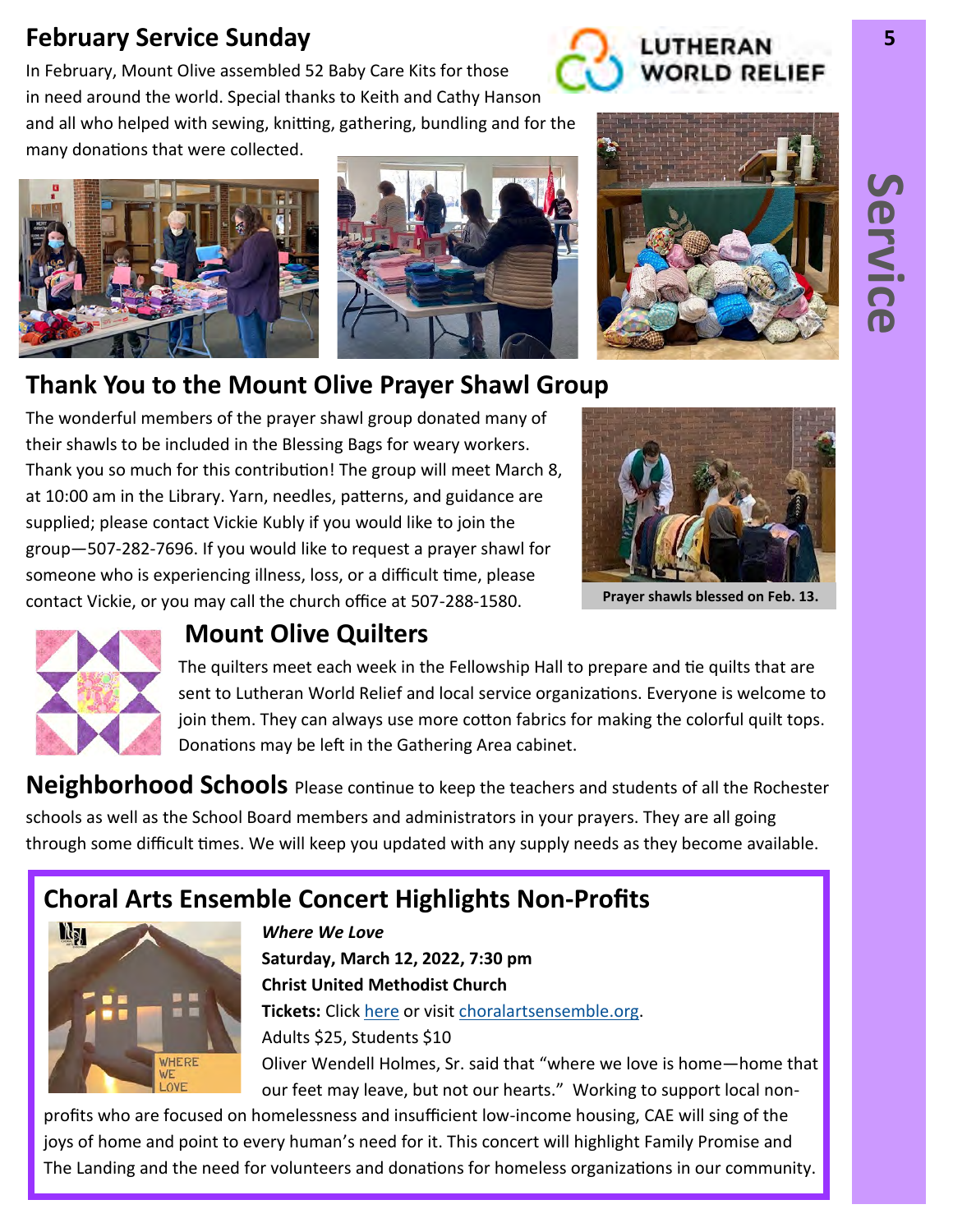#### **8 Pastor Glenn's Lenten Bible Study on Wednesdays and Sundays**

During the season of Lent this year, Pastor Glenn will lead a Bible study entitled "God's Extraordinary Church", from the Book of Ephesians. During each week of this 6-week study we will ask the question, "How are we building the Church?" through the lens of the 6 chapters of Ephesians. The book of Ephesians is thought to have been a "general epistle" written not only to believers in Ephesus, but meant to be distributed to other fledging churches as well. Some of the most beloved passages for Lutherans come from this book: "For by grace you have been saved through faith, and this is not your own doing; it is the gift of God – not the result of works, so that no one may boast." (2:8-9) Studies will be held each Wednesday at 7:30 pm via Zoom and Sundays during the Sunday Forum hour at 9:15 am, March 2 – April 10 . Study guides are \$8.00. Sign-up and order a book at the cabinet in the Gathering Area at church.

#### **Women's Small Groups**

Mount Olive women's circles have resumed meeting for fellowship and a study from *Gather Magazine.* The March study is



entitled *The kingdom of God: Here and now* by New Testament scholar Mark Allan Powell. Learn more at [www.gathermagazine.org](http://www.gathermagazine.org) or this [link.](https://www.gathermagazine.org/winter-2022-the-kingdom-of-god-by-the-rev-mark-allan-powell/) **Study Leaders for the March meeting dates will meet with Pastor Glenn on Tuesday, March 1 at 5:30 pm in the conference room near the office.** Contact Nancy Britson in the office if you are interested in joining one of the small groups. The groups meet at a variety of times with both in-person and virtual options - [nancy@molive.org.](mailto:nancy@molive.org)

#### **Men's Discipleship**

Men's Discipleship is a Bible study group for men designed to move them closer to God and to help them understand God's will in their lives. They meet weekly, on Zoom, on Saturday mornings at 8:30 am. They are studying 1st Corinthians in their continuing study of Paul's letters. This group is open to anyone in the congregation. Contact Mark Masbruch for more information and the Zoom link-[mmasbruch@hotmail.com.](mailto:mmasbruch@hotmail.com)

#### **Save the Date! - Men's Fishing Trip**

After last Spring's successful outing to Good Earth Village, another men's fishing trip is planned for

April 23, 2022. Please contact Pastor Glenn or Pastor Luke to get your name on the list or to volunteer to help with planning.





**Remember to set your clocks ahead on the weekend of March 12/13!**

#### **Summer Youth Gathering Cancelled**

We were saddened to hear that the National Youth Gathering, which was scheduled for July, has been cancelled. We're aware of how difficult it is to plan these large scale events in today's climate and understand the decision that was made. Stay tuned for new plans for the youth that planned to attend.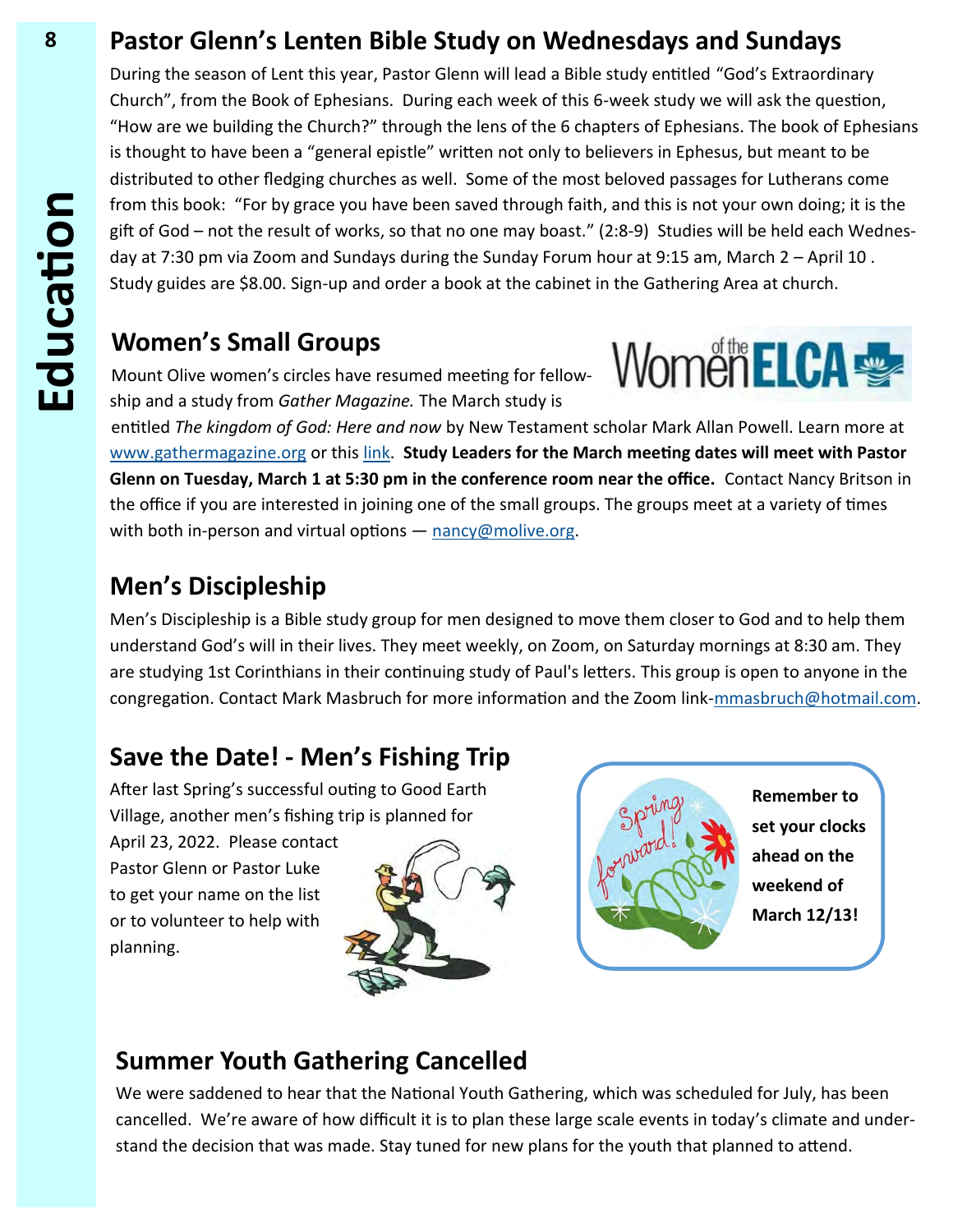# **First Communion Invitation 9**

Mount Olive has an open communion table. All are welcome! We believe that the best way to learn about the Sacraments is to participate in them. We call this mystagogy: teaching through participation in the mystery of God's presence, in, with, and under the Word, the water, the Bread and the Wine. That being said, we understand there is a tradition of first communion and many are more comfortable having their children receive communion after attending a class. Pastor Luke is currently meeting with families individually who are interested in this. Please reach out to Pastor Luke to schedule a conversation on communion. On Maundy Thursday, April 14, when we celebrate the Last Supper, we will have a special communion for those that are interested in celebrating this as a milestone.

# **Sunday School is Back!**

Last month Sunday School started in-person again. It was great getting together and learning about God. On the first and third Sundays of the month, we will gather in the Sanctuary at 9:15 am (in between the first and second service). We will begin with music and a skit about the Bible story for the day. Then we

will transition to the Gathering Area for smaller group crafts and discussion. Please reach out to Pastor Luke if you are available to help lead Sunday School in any way - [luke@molive.org.](mailto:luke@molive.org)

**March 6 – Mary and Martha SS March 13** – Movie Time **March 20** – Zacchaeus SS **March 27** – NO SS (Spring Break)

## **Summer Camping Opportunities**

Mount Olive has summer camp opportunities coming up this summer. The week of **July 10-15,** we hope to send as many kids to Good Earth Village as we can. Confirmation camp will be an overnight experience for students currently in grades 6-8. Village Kids is a day camp from 9am to 4pm during that week and is available for current kindergarteners – students in grade 5. You may register online at [goodearthvillage.org](http://goodearthvillage.org/) or contact Pastor Luke with questions. There is financial assistance available for those that experience

that as a barrier. Additionally, we have set a date for our annual Family Camping Weekend at Chester Woods. The weekend of **August 19-21,**  all are welcome to come out to the park, enjoy outdoor activities and fellowship, worship around a campfire, and even camp if you are interested! More details to come in the coming months.

# **High School Fellowship**

High school students are invited to gather for fellowship on Wednesdays, March 9 & 23, 7-8:00 pm following midweek Lenten worship. We will check-in, participate in a devotional, and the remaining time will be set aside for games, crafts and activities. This will be loosely structured depending on how many show up. In order to offer additional high school fellowship activities, we need volunteers! Please contact Pastor Luke if you are interested in leading a breakfast after Sunday worship, an outdoor activity on a weekend, a movie or game night, or anything else you can think of for our high school youth.

# **Confirmation**

Confirmation continues as scheduled in March. Following the Ash Wednesday service on March 2 and the midweek Lenten service on March 16, we will gather until 8:00 pm. Our retreat will be Sunday, March 20, 1-4:00 pm, at Mount Olive. There is no confirmation the week of spring break (March 30).



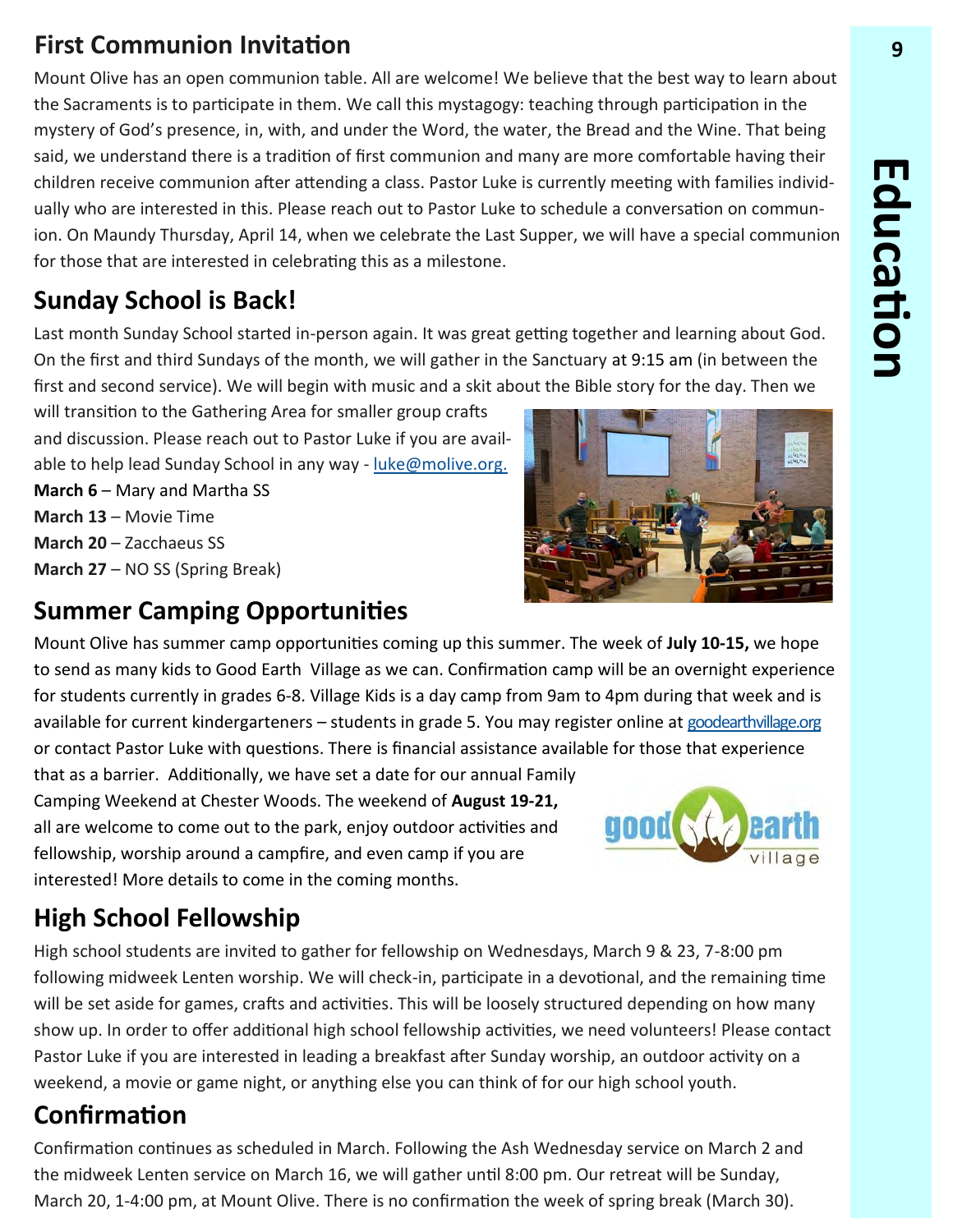

# **<sup>10</sup> NEW! Early Bird Check-In**

Imagine a cheering support team for anything you decide to do. That's the Early Bird Check-In. We'll gather online for 32 minutes at 7:00 am on Mondays, Wednesdays and Fridays. The first five minutes are for a deep breath and a quick pep talk. The next 25, you're off to do whatever is important to you. (Practice banjo, learn to knit, meditate, make a good breakfast, write poetry, or read. You do you!) After that, we'll gather again for the 2-minute reward of one of Richard's jokes (reward?) and to bless one another for the

day ahead. We're doing a 2-week pilot run March 7-18, M/W/F. Interested? At the end of 2 weeks, you'll have put in 2 hours 30 minutes toward something you've desired to do but never had the gumption or cheering squad for until now. Sign up by emailing  $lisa@molive.org$ .

#### **Want the full OB scoop?**

Join our dedicated Olive Branch e-mail list for news about online and local events, including our worship schedule and themes, Off The Page Bible immersions, Artist Studio events, links to timely videos, encouraging notes from Pastor Lisa and Richard, invitations for support, and more. You'll always get a good taste of Olive Branch events here in the *Messenger*, but this is a chance to opt in for the whole enchilada. Our new MailChimp e-newsletter launches next month, so send your email address to Lisa at [lisa@molive.org](mailto:lisa@molive.org) and you'll be all set.





## **A Good Enough Lent**

This Lent, join Olive Branch in the practice of "Good Enough." Each Monday evening at Olive Branch church, we will share excerpts from Kate Bowler's book, *Good Enough: 40ish Devotionals for a Life of Imperfection.*  You are welcome to [purchase the book,](https://katebowler.com/good-enough/) but it is not necessary to fully engage in worship. From the preface of *Good Enough:* "In this book, we hope to carve out the space between despair and hope, between believing everything is possible and nothing is possible. We are on the lookout for beauty and meaning and truth in the midst of lives than didn't turn out like we thought

they should. We can live lives where God breaks in and surprises us. We can learn to believe that we are blessed regardless of how our lives appear on social media or at high school reunions. We can begin to feel less alone, more loved, and less judged when good is . . . enough."

## **Psalm Retreat: Processing the Pandemic**

#### **Good Earth Village**

#### **Friday, April 29, 2022, 7:00pm - Sunday, May 1 noon**

**\$195/person (private room) or \$180/person (shared room) includes lodging, meals, and a psalm swag bag.**  Are you ready to talk about the pandemic? The psalms are ancient songs of joy and grief. Today, they're a blessing to explore our full human experience, including deep losses and honest gifts. Join Richard BC and Pastor Lisa for an adult retreat to spend time together with the psalms -- singing, listening, games, hiking, a fun movie, and free time in the beautiful hills of Good Earth Village. The design of this event features sharing time to speak whatever you wish and listen carefully to one another. This event is part of Richard's Doctor of Ministry degree, so he's extra excited! Space is limited, so if this is for you, contact Richard with any questions and to register at [richard@molive.org.](mailto:richard@molive.org)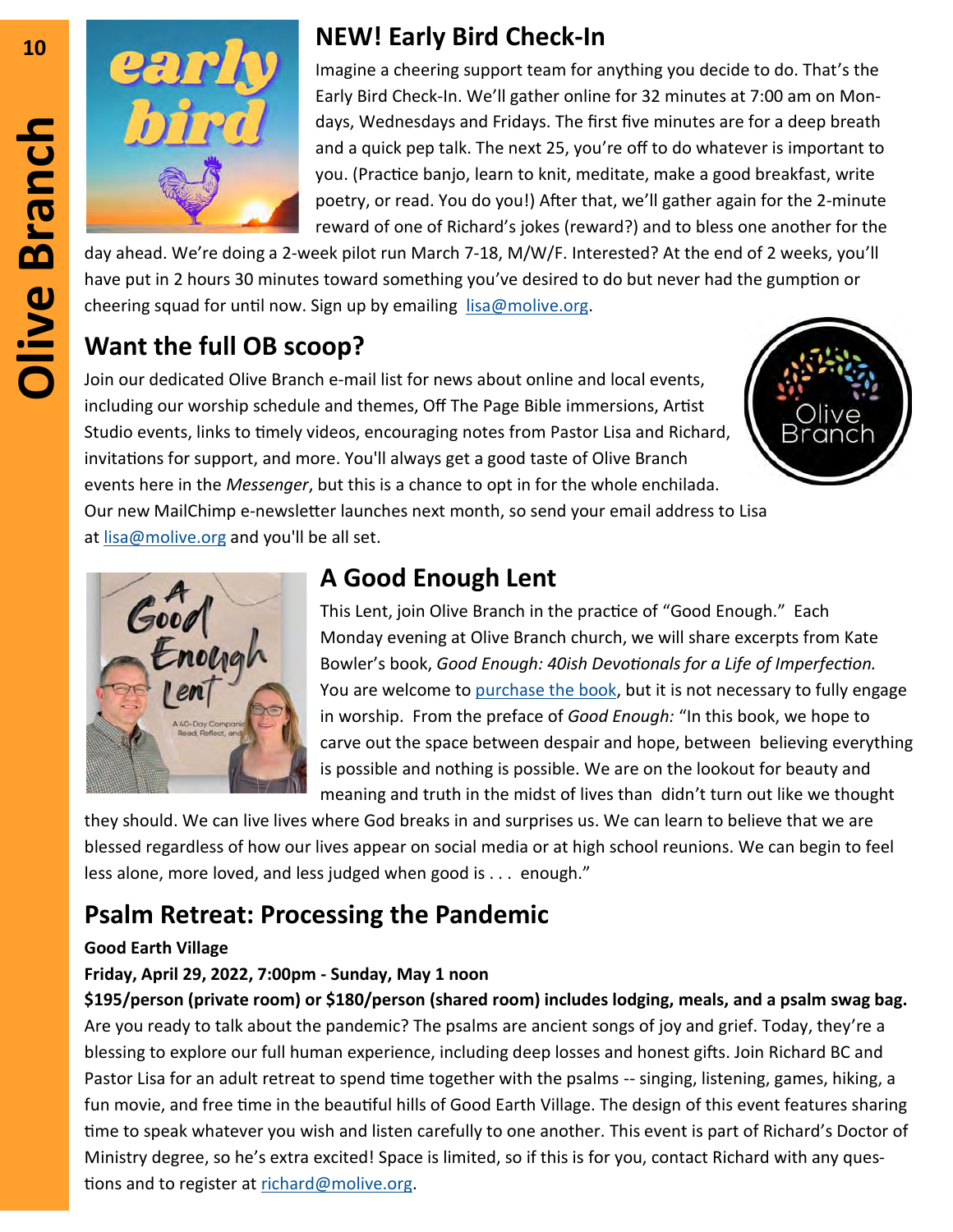# **Mount Olive Quilters and Crafters Retreat**

**Saturday, March 12, 9:00 am - 5:00 pm Mount Olive Fellowship Hall** 

Join your friends at Mount Olive for a fun and relaxing day of sewing, knitting, scrap booking, or crafts on Saturday, March 12. If you do not have projects of your own, there will be Lutheran World Relief and Mount Olive quilters items to work on. Bring a snack to share; we'll order in lunch at noon or you may bring your own. Ironing boards, irons, cutting tables, and plenty of socially distant work space will be provided. Feel free to invite friends! Contact Nancy Britson in the Mount Olive office with any questions— 507-288-1580 or [nancy@molive.org.](mailto:nancy@molive.org)

# **Monday Book Group**

The **Monday Book Group** gathers monthly to discuss a wide variety of literature. We will meet via Zoom on **March 14** at 6:30 pm. This month's selection is *When Breath Becomes Air*  by Paul Kalanithi. This memoir of a young neurosurgeon is an unforgettable, life-affirming reflection on the challenge of facing death and on the relationship between doctor and patient, from this brilliant writer who became both. If you would like to be added to the email list and receive the Zoom invitation for March, contact Jodi Schoer at [mjschoer@charter.net.](mailto:mjschoer@charter.net)

# **Ripe Olives Learn About Alaska's Statehood**

The Ripe Olives, Mount Olive's group for retired folks, will gather in-person on **March 11** at 9:30 am. We'll meet in the Fellowship Hall and enjoy a simple continental breakfast. Congregation member Loren Else's father started work at a territorial jail in Anchorage, Alaska, in 1957. During the family's four years living there, Alaska was indeed the last frontier. Loren will talk about the move to statehood that was attained in 1959, including the visit of President Eisenhower, and show some remarkable photos his family took over 60 years ago. RSVP for March to 507-288-1580 or [nancy@molive.org](mailto:nancy@molive.org) or sign up in the Gathering Area.

# **Lyra Baroque Chamber Concert**

The Lyra Baroque Chamber Group returns to Mount Olive for a concert on Thursday **March 17** at 7:00 pm. Entitled *Iberia,* this program will illustrate the rich keyboard music of eighteenth-century Portugal and Spain. Jacques Ogg will be the featured performer at the harpsichord. Visit [www.lyrabaroque.org](https://lyrabaroque.org/) for ticket purchase and more information.



Monday, March 28 at 6:00 pm It's Disney's *Cruella* with Emma Stone and Emma Thompson! (So many Emmas! Emmi?) Rated PG-13, 2021. This is not a "churchy" event-- just fun. All are welcome. Visitors expected! Masks, please. Doors open at 5:30 to get treats from the coffeehouse. Gray Duck Theater & Coffeehouse 619 6th Ave NW, Rochester.

# **Fellowship**





**University of Property** WHEN **BREATH BECOMES** 

PAUL KALANITHI